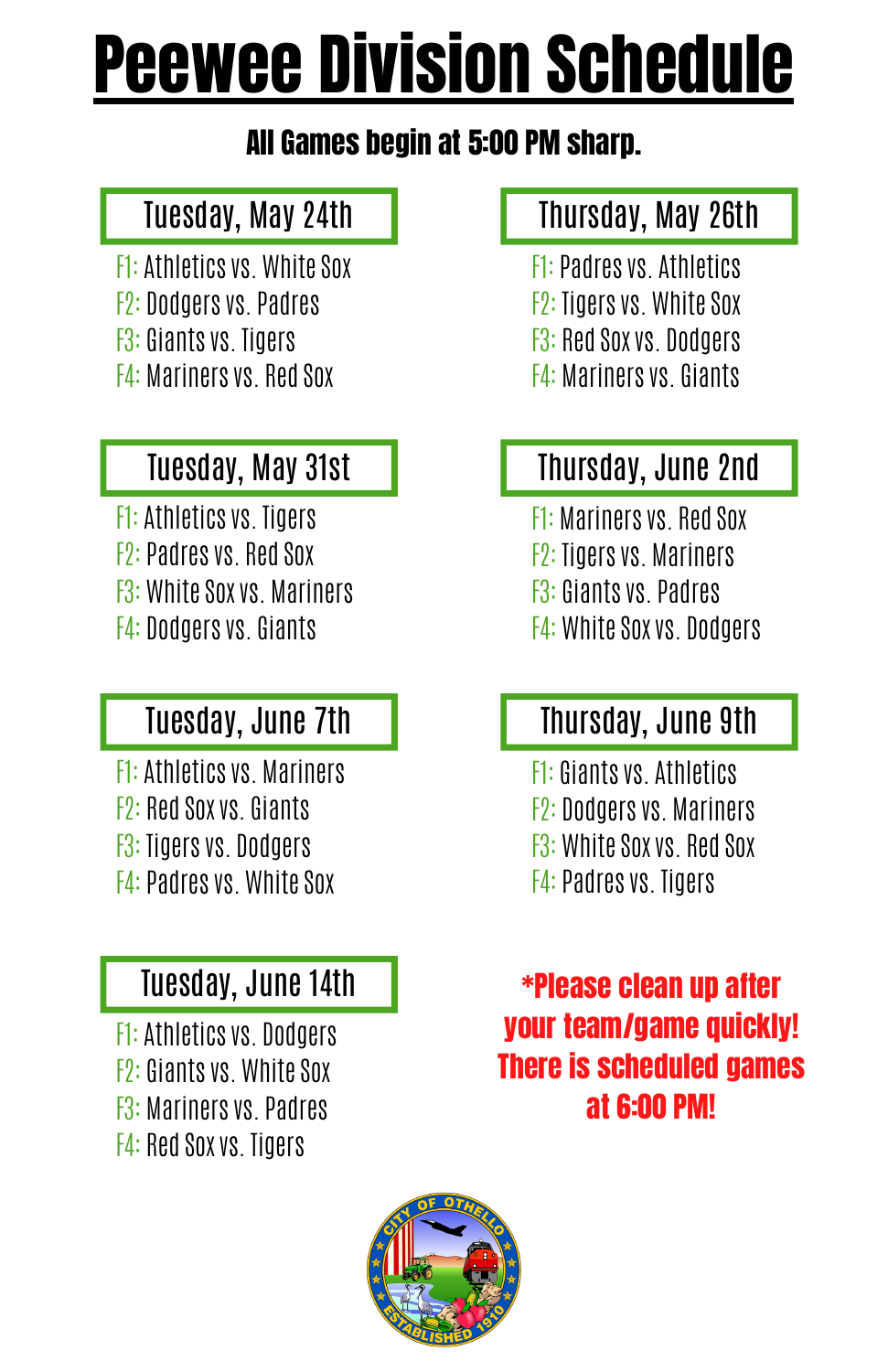# Tee-Ball Division Schedule

#### All Games begin at 6:00 PM.

#### Tuesday, May 24th

- **F1: Braves vs. Pirates.**
- F2: Cubsvs. Royals
- F3: Dodgersvs. Red Sox
- **F4: Mariners vs. Mets.**

#### Tuesday, May 31st

- F1: Braves vs. Red Sox F2: Royals vs. Mets
- F3: Pirates vs. Mariners
- F4: Cubs vs. Dodgers

#### Tuesday, June 7th

- F1: Braves vs. Mariners F2: Mets vs. Dodgers F3: Red Sox vs. Cubs
- F4: Royals vs. Pirates

#### Tuesday, June 14th

F1: Braves vs. Cubs F2: Dodgers vs. Pirates F3: Mariners vs. Royals F4: Mets vs. Red Sox

#### Thursday, May 26th

- **F1: Royals vs. Braves**
- F2: Red Soxvs. Pirates
- **F3: Mets vs. Cubs.**
- **F4: Mariners vs. Dodgers**

#### Thursday, June 2nd

- F1: Metsvs. Braves
- F2: Red Soxvs. Mariners
- **F3: Dodgers vs. Royals**
- **F4: Pirates vs. Cubs.**

#### Thursday, June 9th

- F1: Dodgers vs. Braves
- F2: Cubs vs. Mariners
- **F3: Pirates vs. Mets.**
- F4: Royals vs. Red Sox

\*Please clean up after your team/game quickly! There is scheduled games at 7:00 PM!

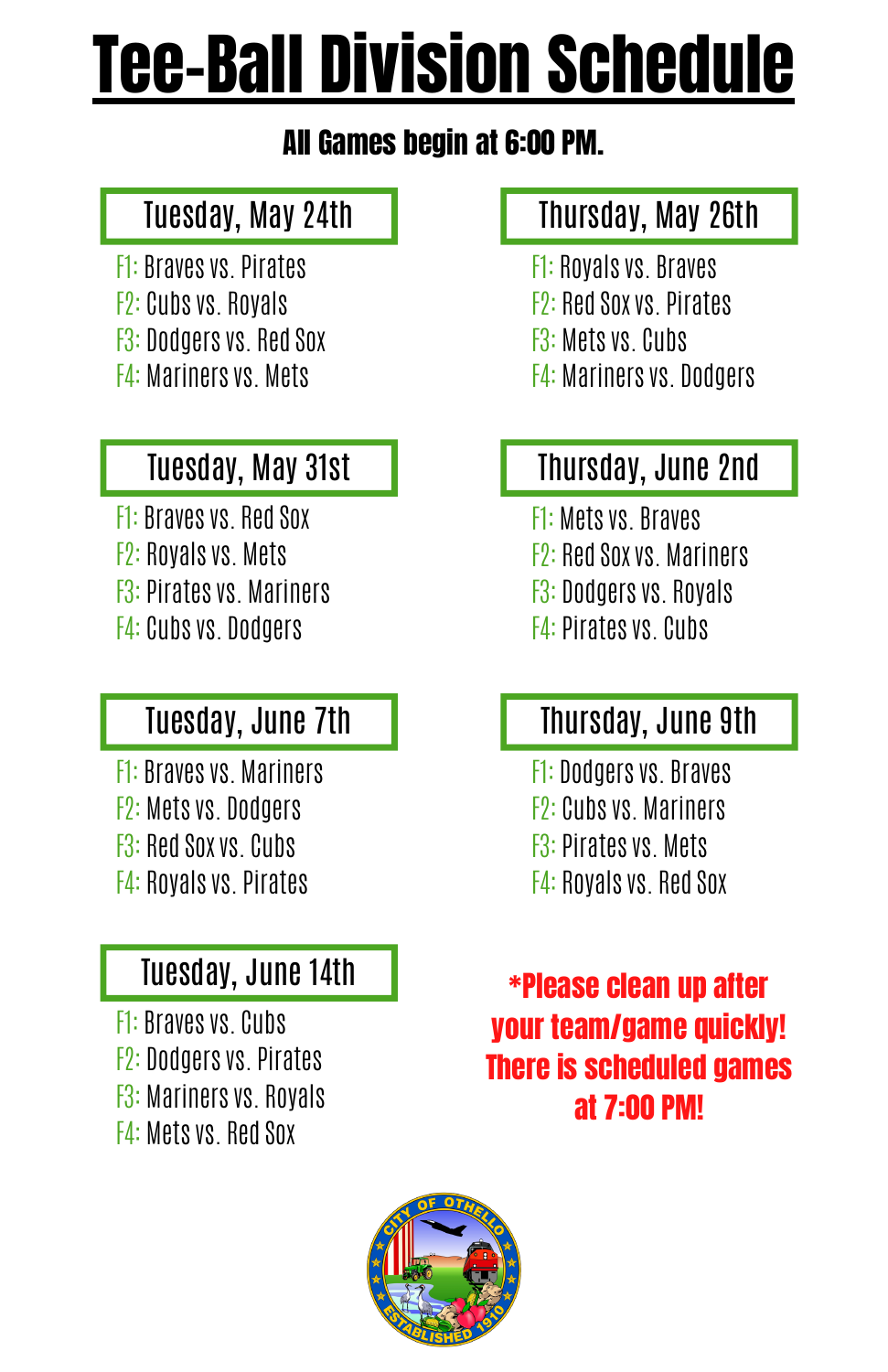# Minor League Softball Schedule

# 6:00 PM

#### Monday, May 23rd

F1: Longhornsvs. Huskies **F3: Cougars vs. Ducks** 

# 5:00 PM 5:00 PM

#### Monday, May 30th

F3: Longhorns vs. Cougars F1: Ducks vs. Huskies

# 5:00 PM

#### Wednesday, May 25th

**F2: Ducks vs. Longhorns F4: Huskies vs. Cougars** 

Wednesday, June 1st

F4: Huskiesvs. Longhorns F2: Ducksvs. Cougars

Monday, June 6th

F1: Longhorns vs. Ducks F3: Cougars vs. Huskies

### 5:00 PM 5:00 PM

Wednesday, June 8th

F2: Cougars vs. Longhorns F4: Huskies vs. Ducks

Minor league softball will only have 6 games due to preparing for All-Star season. More info to come soon!

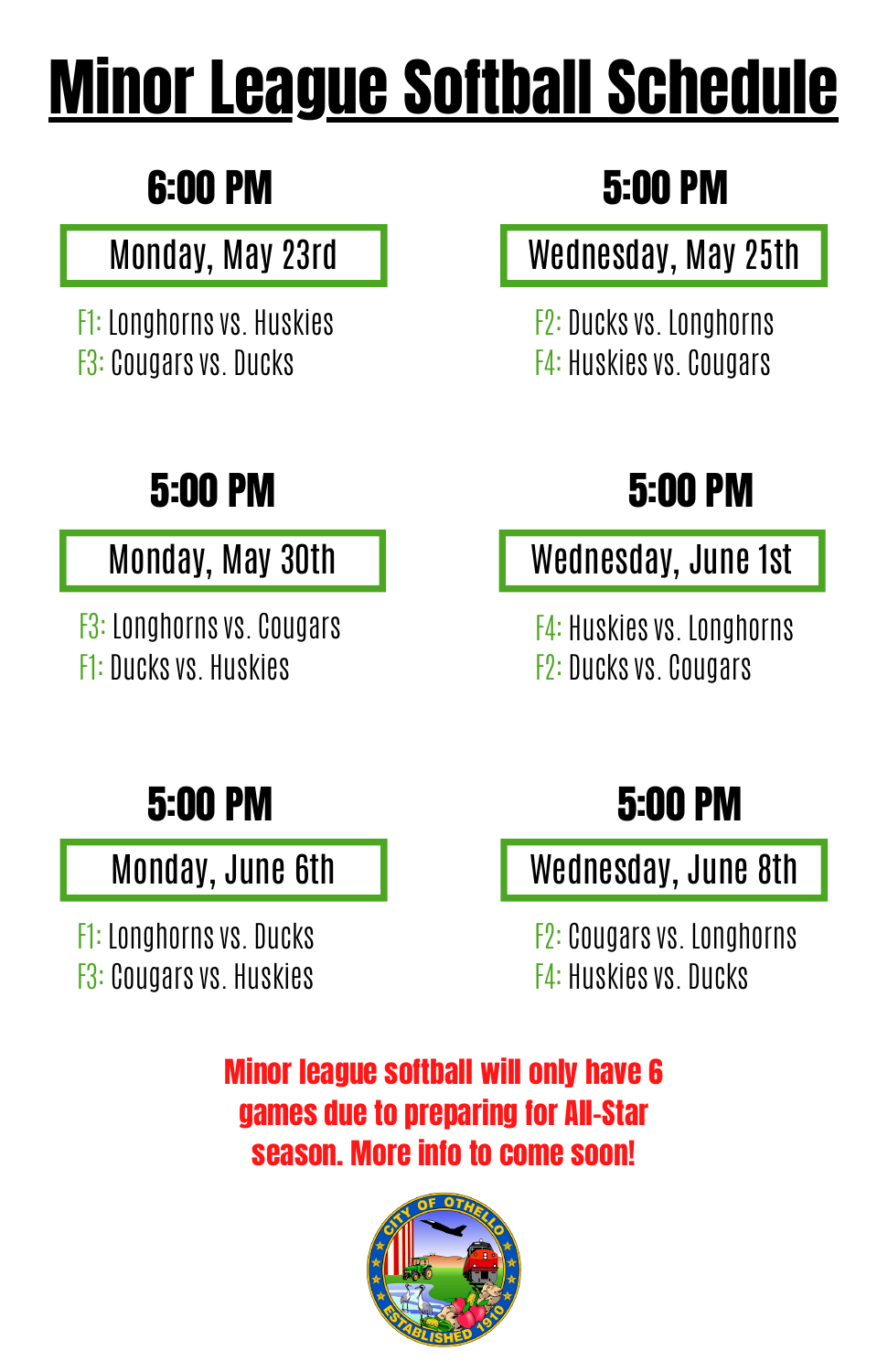# Minor League Baseball Schedule

# 5:00 PM

#### Monday, May 23rd

**F2: Astros vs. Orioles** F4: Diamondbacksvs. Marlins

# 5:00 PM

#### Monday, May 30th

F4: Red Soxvs. Marlins F2: Oriolesvs. Diamondbacks

# 5:00 PM

Monday, June 6th

F2: Red Soxvs. Astros F4: Marlinsvs. Orioles

# 6:00 PM

Wednesday, May 25th

F1: Oriolesvs. Red Sox F3: Diamondbacksvs. Astros

# 5:00 PM

Wednesday, June 1st

F3: Diamondbacksvs. Red Sox **F1: Astros vs. Marlins** 

## 5:00 PM

Wednesday, June 8th

**F**2: Astros vs. Orioles F4: Diamondbacksvs. Marlins

Minor league baseball will only have 6 games due to preparing for All-Star season. More info to come soon!

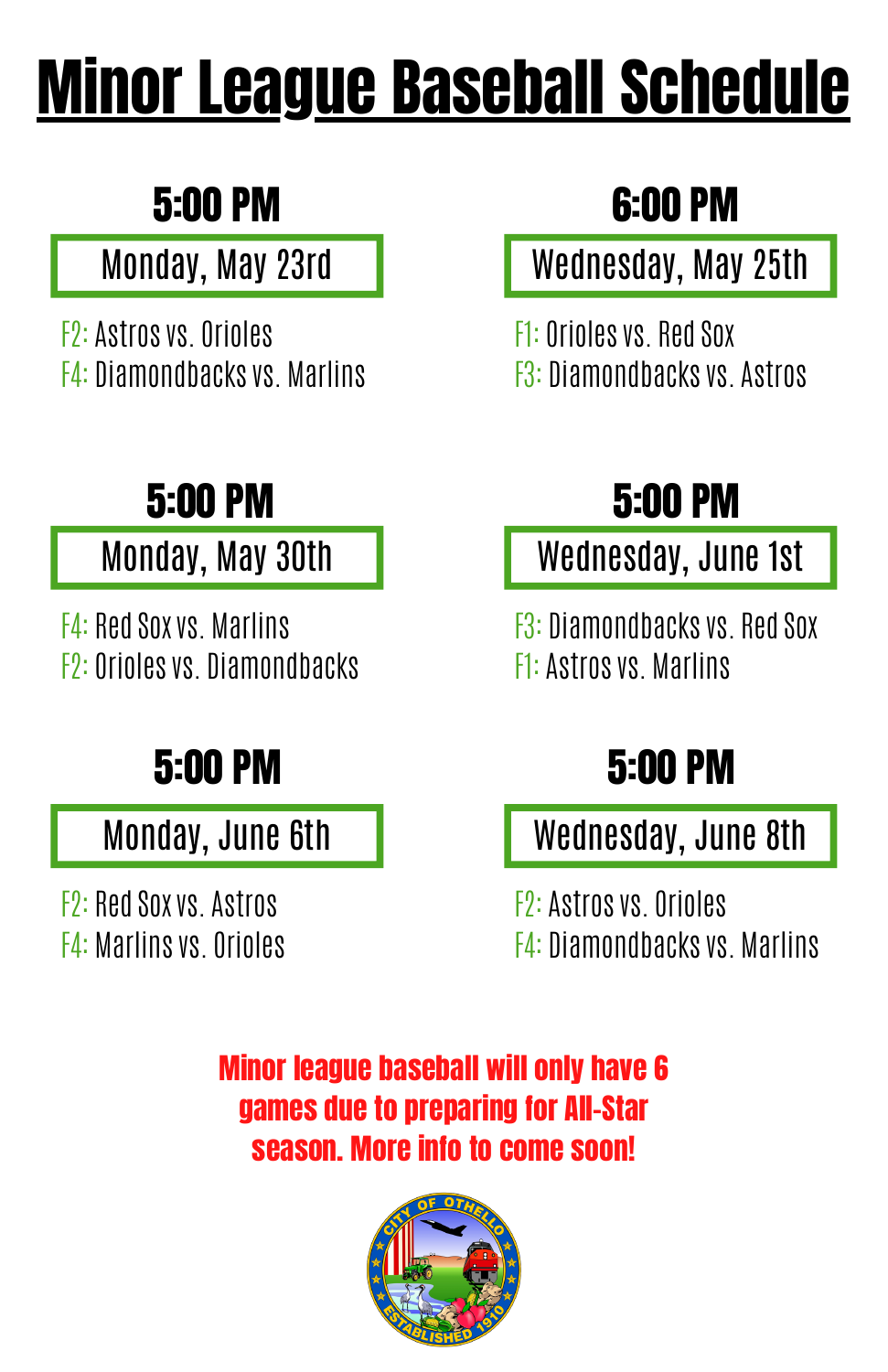# Major League Softball Schedule

#### **ALL GAMES ON FIELD 4**

## 5:00 PM

Friday, May 20th

F4: Blue Devilsvs.Sooners

# 6:30 PM

Friday, May 27th

F4:Sun Devilsvs. Blue Devils

# 5:00 PM

Friday, June 3rd

F4:Soonersvs.Sun Devils

# 5:00 PM

Friday, June 10th

F4: Blue Devilsvs.Sooners

Saturday, May 21st

OPENING DAY!

# 10:00 AM

Saturday, May 28th

F4: Blue Devilsvs.Sooners

# 10:00 AM

Saturday, June 4th

**F4: Sun Devils vs. Blue Devils.** 

# 10:00 AM

Saturday, June 11th

F4:Soonersvs.Sun Devils